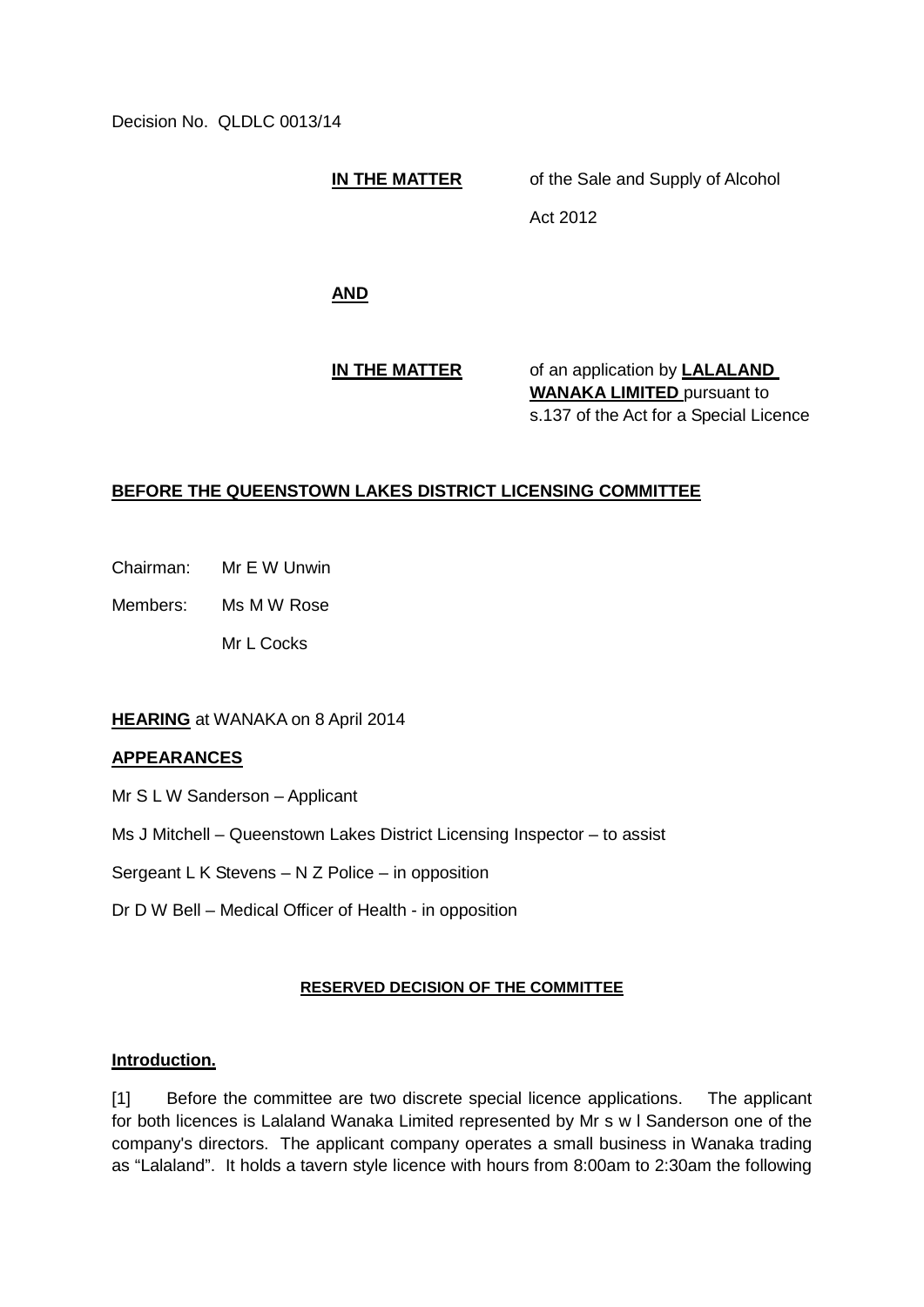day. The 2:30am closure is generic for all similar premises in Wanaka as part of the district's local policy. The two applications are quite different. One seeks to trade on Good Friday and the other seeks to extend the local closing time by two hours. The business could be described as an entertainment venue, with the emphasis on music as well as alcohol.

[2] The applications should be viewed against a background of the bi-annual 'Warbirds over Wanaka' major event due to take place in Wanaka at Easter. This event is held at the Wanaka Airport some distance out of Wanaka, where approximately 50,000 people are expected to attend on the three days of Good Friday, Saturday and Easter Sunday. The first day is practice day and the remaining two days comprise continuous entertainment finishing at 4.30pm each day. There will be about eight outlets selling alcohol under special licences at the event. Because of the large numbers of people attracted to Wanaka over this Easter weekend, a number of licensed premises have applied for special licences to sell alcohol in Wanaka itself.

# **The Applications.**

[3] The first event to be considered is for Good Friday 18 April 2014. The event involves the presence of an Auckland based DJ who will be in Wanaka over Easter. The principal purpose of the event was described in the application as "Auckland DJ". This DJ is to be the major draw card. The event will run from 6:00pm till Midnight on Good Friday after which the premises can legally trade until 2.30am. The proposal is that local DJs will operate from 6:00pm and that the national DJ will operate from 10:00pm. Tickets will be \$5 presold or \$10 at the door. There will be a menu with food such as pizza and hotdogs that is normally available on the premises. Soft drinks and water will also be available.

[4] Basically the application is to trade as normal, there being little difference in the event structure from what is normally the case. Not only has the lead DJ played before at this venue, but the other local DJs have also played there previously. The applicant uses Facebook as a mechanism to promote the bar. The evidence from Lalaland Wanaka's facebook page showed that similar style 'events' are held there regularly.

[5] The second event is to take place on the Easter Monday 21 April 2014. It is to be a themed Nocturnal Ball based on the prohibition era. It is anticipated that people would dress as 'gangsters' and 'flappers'. It is proposed that the ball will start at midnight on the Monday and continue until 5:00am including the 30 minute drink up time. In other words sales will stop at 4.30am. The intention is to entertain hospitality workers in Wanaka. When he gave his evidence Mr Sanderson stated that he was trying to give Wanaka's hospitality workers an opportunity to relax and enjoy each other's company having worked so hard leading up to Easter. He also stated that he wanted to help put Wanaka on the map.

[6] During the hearing there was a change of emphasis. Mr Sanderson agreed to limit attendance at the ball purely to hospitality workers and their partners. Given the size of the premises (with numbers limited to 80) this new proposal seemed to be appropriate. Initially tickets were to be made available at \$5 or \$10 at the door. However Mr Sanderson agreed to pre-sell all tickets and supply a list of attendees a week prior to the event.

## **Matters in Opposition.**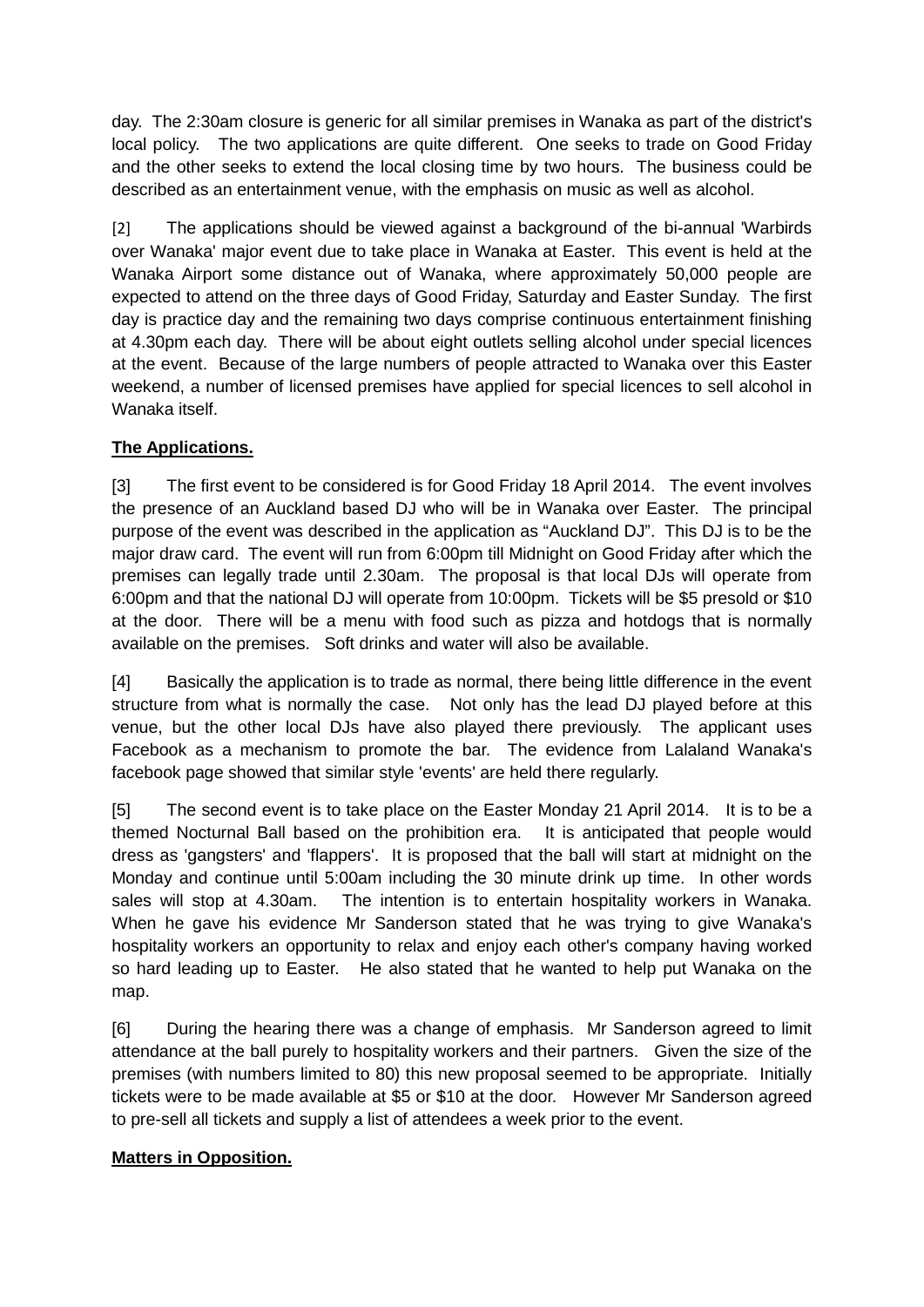[7] The Inspector is required by S.137 of the Act to inquire into and file a report on the application. A comprehensive and helpful report was duly received. She concluded with the submission that the opposition brought into question whether the applicant had met the criteria set out in s. 142 of the Act. The Police are required to inquire into the applications and if they have matters in opposition, they must file a report with the committee. The Medical Officer of Health may do so. Both supplied adverse reports.

[8] The Police submitted that the event was 'business as usual' since DJ's played regularly at "Lalaland". Certainly the Facebook extracts showed this to be the case. They submitted that by having door sales, members of the public were part of the target market. Reference was made to the cheapness of the tickets. In relation to the hospitality ball, the Police noted that the business has previously catered for, and targeted, hospitality workers. With ticket sales at the door concern was expressed about the probability of members of the public being admitted. In summary the Police argued that both events were 'business as usual' and therefore contrived.

[9] The Medical Officer of Health questioned whether providing increased access to alcohol on a sacrosanct day or extending the regular trading hours breached the Act's object. He contended that the application to sell alcohol on Good Friday was an attempt to evade the requirements of S47 of the Act. He submitted that the purpose of a special licence was not to extend normal trading hours.

# **The Committees Decision and Reasons.**

[10] At the conclusion of the hearing the committee gave an interim decision reserving the right to give this fuller and more detailed reserved decision. In this case the application for a special licence to trade on Good Friday was declined. However, the application for a special licence to trade later than 2.30am was granted with conditions.

[11] Section 47 of the Act provides that the holders of an on-licence are unable to sell alcohol on Good Friday, Easter Sunday, Christmas Day or before 1:00pm on Anzac day. There are 3 basic exceptions. The first exception is where a special licence for the premises is granted. The second exception is where persons are on the premise for the purpose of dining. And the third exception is where people are residing or lodging on the premises. Parliament has therefore decreed that the owners of on-licences have the right to apply to sell alcohol by way of a special licence on the 3 ½ sacrosanct days. However there are issues to be overcome.

[12] Special Licences are referred to in S.22 of the Act. A special licence enables the licensee to sell or supply alcohol to people **who are attending an event** described in the special licence. (Emphasis ours). It is not to be granted to enable people to attend the premises primarily to drink. An event is defined in s.5 of the Act as including an occasion or a gathering. There is very little difference between an event under the new Sale and Supply of Alcohol Act 2012 and the previous act. Therefore we must rely on previous case law to assist with the Act's interpretation. Over the years a number of principles and guidelines have been established.

[13] First there must be a genuine event and not something that has been contrived. *Alan Robert Christie v Invercargill Licensing Trust* **LLA PH 1225/2000.** This was a case involving events over Easter. The Authority stated: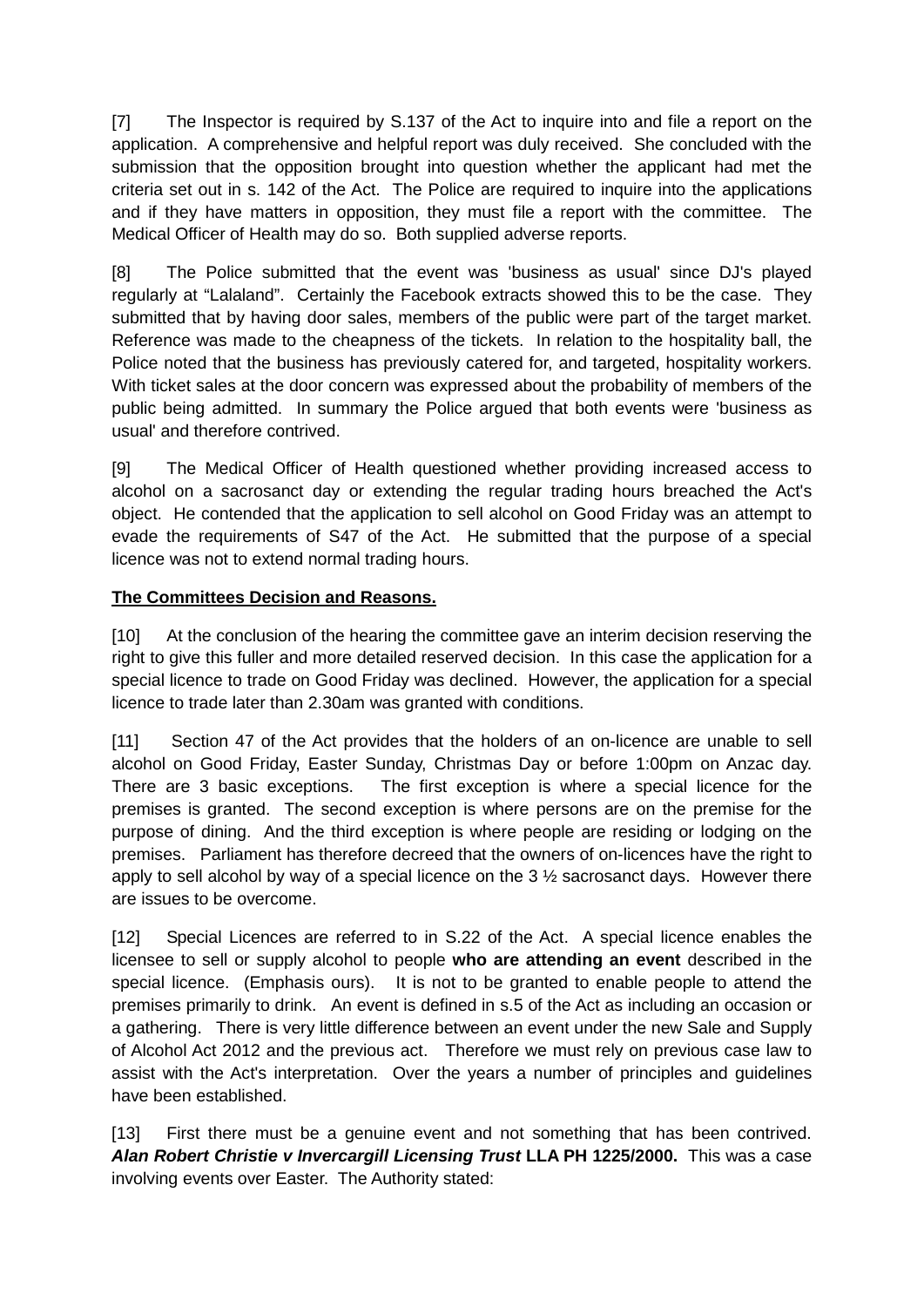*"The principal issue for determination is whether or not persons attending the series of occasion or events at the 'Sugar Shack' were attending a particular occasion or event in terms of s.79(1)(a) of the Act, or they were attending a contrived series of events or occasions, contrived solely for the purpose of enabling a tavern to trade at a time when the legislation otherwise required the premises to be closed."*

[14] Secondly the application must not be a means for a tavern to obtain extended trading hours. In *Bond Street Inn Limited* **1997 NZAR 9** the Authority stated:

## *"We have a firm view as to what the special licence is not intended to cover. It is not intended to be a means for hotels and taverns to obtain extended trading hours at times when the premises would otherwise be required to be closed."*

[15] Thirdly one of the major changes in the new Act is the dramatic shift in decision making from a national to a territorial level. As a consequence it is likely that a degree of national consistency will be lost. There have been cases where local decisions have been made for local circumstances. In *David Alan Thomson LLA 1287/97* the Authority declined to interfere with a local body decision to allow a tavern to trade through to 1.00am on Christmas Day.

[16] It is therefore possible for local decisions to be made to address local needs. But for every case where the Authority has not interfered with a local decision, there are just as many cases where the local decision has been reversed. The most significant of those was **Pirovano [2006] NZLLA 727** where the Queenstown Lakes District Licensing Agency had granted 22 special licences to trade over Easter because of "Warbirds over Wanaka" and because Queenstown was a significant tourist destination. All 22 decisions were reversed by the Authority.

[17] Fourthly it is likely that any wholesale relaxation of standards will bring the Act into disrepute and could in the long term reflect adversely on the Object of the Act. In *Universal Liquor Limited and anor* **[2003] NZLLA 806** the Authority stated:

*"If all taverns (and off-licences) had the right to trade through Easter then in our view the law restraining trading during that time would inevitably be brought into disrepute. Having a law that has no effect may not physically lead to liquor abuse, but could certainly encourage the public to treat the Act with contempt and disrepect. This in turn would in our view undermine any serious attempts to reduce the abuse of liquor.*

[18] To these principles we would add our own. Whether an event is contrived can often be determined by a number of factors. There are several and the list below is not exhaustive;

(a) The price of entry. The lower the price the more people the applicant appears to be encouraging to attend.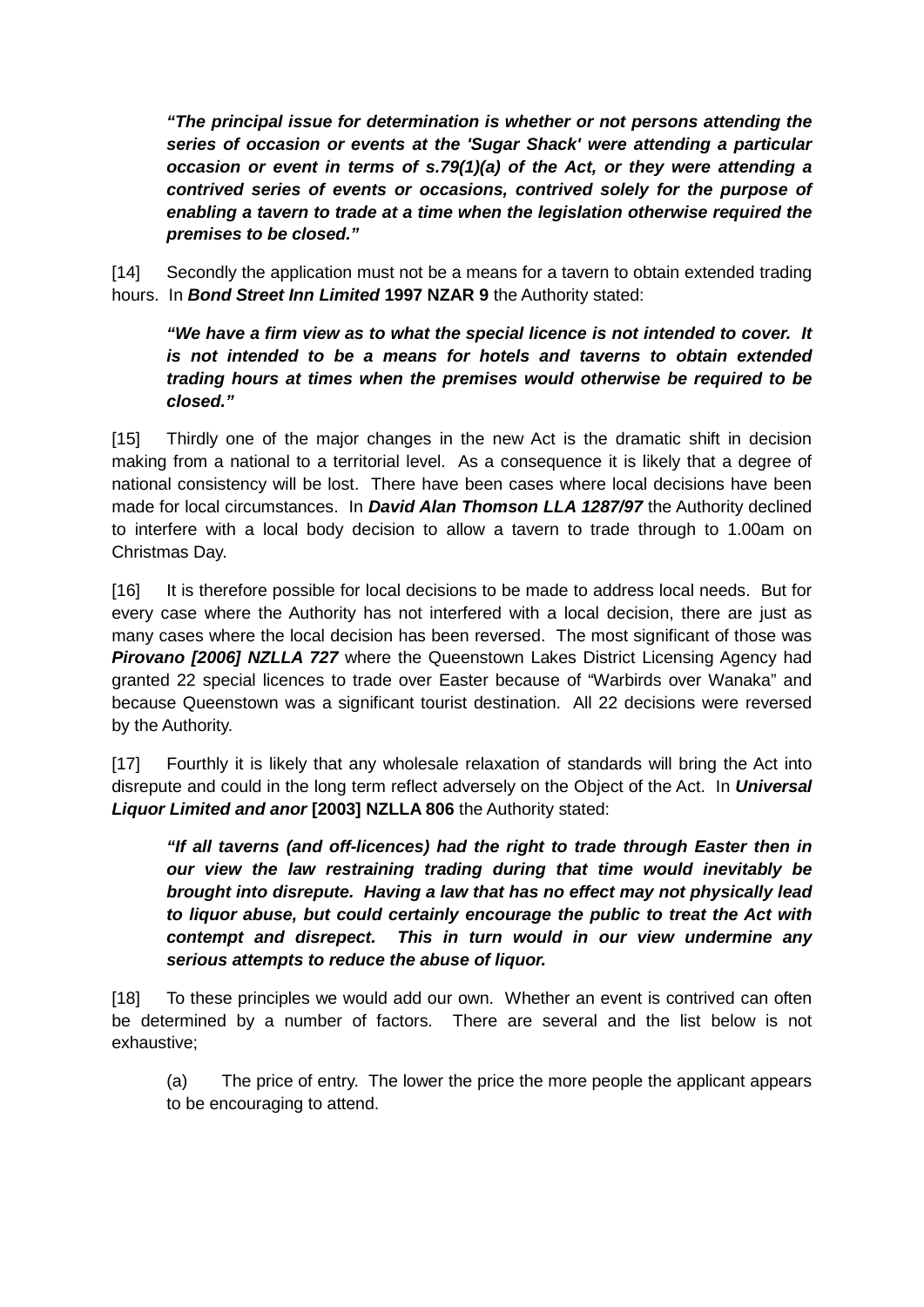(b) Whether there is some generic factor with the customers (such as guests at a wedding or people with a special interest in the actual event). Whether the people attending the event have a commonality of interest.

(c) Whether it is anticipated that members of the public will attend. It will be noted that under s.147(1) (h) of the Act a licensing committee may impose a condition excluding members of the public from the premises. And see the discussion about the comparison with club licences at para [26] below.

(d) Whether the intrusion into Good Friday and/or Easter Sunday is significant or restrained. In other words whether the applicant seeks to trade for as many hours as possible and whether there is a connection between the hours requested and the nature of the event.

(e) Whether a reasonable person attending the event would immediately notice a difference between the ambience of the occasion and any other trading day.

(f) The extent of the planning that has taken place, and the thought that has been given to the way the event is to be run. The less organised the applicant, the more likely that the event has been thought about after the decision has been made to apply for a special licence. Applicants were generally critical of the lack of time brought about by the public hearings, but the committee's staff has been at great pains to encourage the filing of early applications to enable them to be dealt with in an orderly way.

[19] The criteria to which we must have regard in deciding whether to issue a special licenceare set out in S.142 of the Act. The relevant conditions in this case are: (a) the object of the Act, (b) the nature of the particular event for which the licence is sought, and (f) the days on which and the hours during which the applicant proposes to sell alcohol. There is no issue about the applicant's suitability to hold the licence.

[20] We would have been keen to try and assist the attempt made by this and other licensees to provide hospitality to the many visitors to the area, to help showcase Wanaka, and to support the 'Warbirds over Wanaka' festival, and to provide much needed revenue when the summer tourist season comes to a close. It was argued by many of the applicants that the law was outdated, and that the committee had the ability or jurisdiction to interpret and apply the law in a more flexible manner.

[21] However instead of being asked to bend the law in a reasonable way, the effect of the seven applications was that we were presented with a full assault on the provisions of the new Act. We were literally asked to ignore the Act's restriction on the sale of alcohol on Good Friday and Easter Sunday. While it is true that S.3(2)(a) of the Act requires that we act in a reasonable way we are unable to break the law to please licensees. To do what we were asked to do would in our view destroy the Act's integrity. It would enable the people of Wanaka to change the law outside Parliament. Applicants have the right within ten working days to appeal to the licensing authority if dissatisfied with this decision. (S.154 of the Act).

[22] There may be ways of enhancing the 'Warbirds over Wanaka' event, and at the same time give Wanaka an edge. There would need to be consultation and co-operation with the 'Warbirds over Wanaka' management as well as the agencies. Since the event closes at the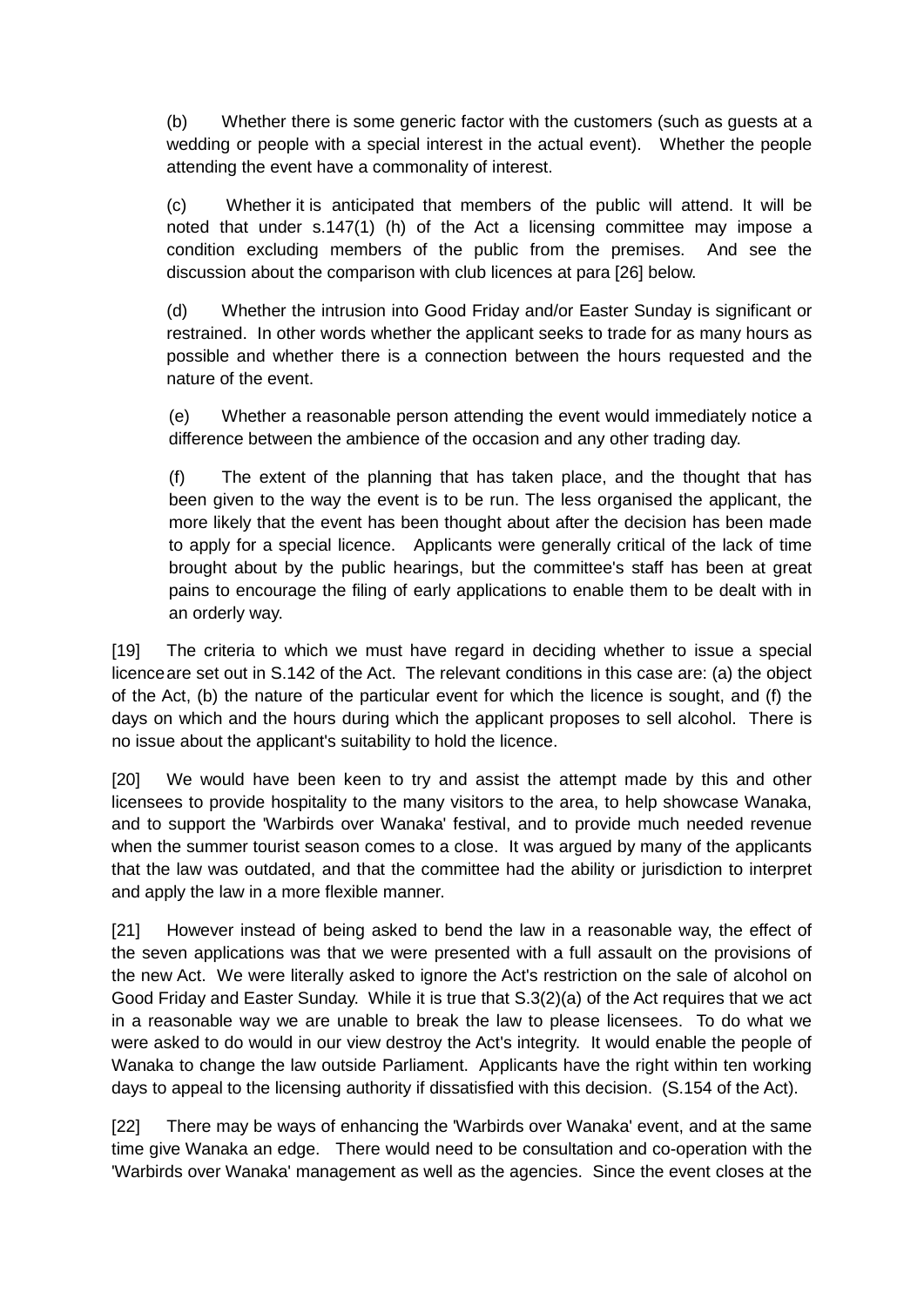airport at 4.30pm it may be possible as part of the event to offer hospitality at taverns in Wanaka for say two hours giving visitors to the town an opportunity to relax before dining. Such an opportunity would no doubt become part of the Warbirds programme and part of the actual event. Such an idea cannot be judged until it has been thought through and presented. We simply flag the proposal as an illustration of the way that the aspirations of licensees could become reality. We suggest that planning starts now.

[23] None of the applicants had made submissions on the new Act or indeed on the Law Commission's publication "Alcohol in our lives. Curbing the harm" presented to Parliament on 27 April 2010, and forming the framework on which the new Act was based. We therefore think it important to trace the way that the matter was considered by Parliament. In 2009 the Law Commission produced an issues paper entitled "Alcohol in our Lives". In Chapter 9 the prohibited days were discussed. The commission wrote:

*"Undoubtedly, the prohibited days adversely affect the business of licensed premises. The tourism and travel industry would likely be assisted by their elimination. For many people, rules around the prohibited days are outdated and inconvenient.*

*On the other hand, many would argue that the remaining sacrosanct days should continue to be respected, and that the three and a half days are the only days on which workers are guaranteed time off to spend with their families. However, these arguments are not so apt for bars that are only open in the evening and early hours of the morning. Although New Zealand is a largely secular society, in the 2006 census, just over two million people affiliated with a Christian religion. Recent attempts to change the general. Easter shop trading hours have failed in Parliament."*

Mention was also made of the practical difficulty of specifying the hour at which the prohibited days began. The Commission suggested it would be less disruptive if a starting time of 2.00am on the actual day was legislated.

[24] The Issues Paper was the subject of 50 public meetings and a record 2939 written submissions were received. The submissions were duly analysed and considered and the final report was duly prepared. In that report the Commission felt that the 3 ½ sacrosanct days should be the same as the general law affecting retailing in New Zealand. It stated:

"*We think the licence conditions regarding the prohibited days should reflect the general law relating to business in New Zealand. Currently, the Shop Trading Hours Act Repeal Act 1990 requires almost all shops to be closed on these three-and-a-half days. We do not think the new sale of alcohol legislation should apply different rules relating to trading days than applies to other types of stores.*

*We acknowledge the prohibited days do adversely affect the business of licensed premises. The tourism and travel industry would likely be assisted by their elimination. Many submitters, particularly from the retail and hospitality industries, were in favour of the prohibited days being removed for the reason that this law is no longer necessary or relevant. For a*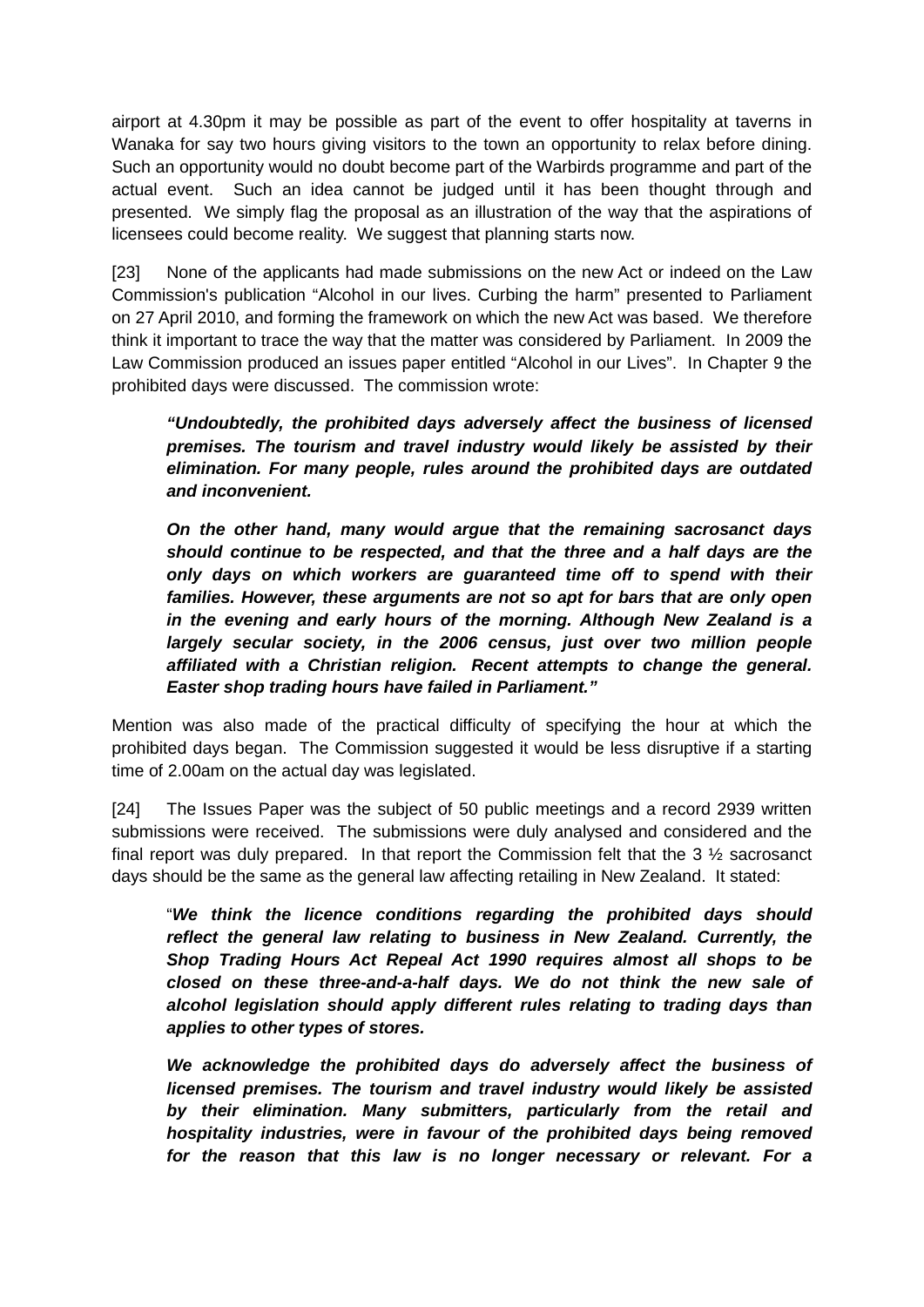*significant number of people, the rules around the prohibited days are outdated and inconvenient.*

*However, many other submitters argued the prohibited days should be retained. It was considered these days provide a further limit on the availability of alcohol. They allow many people who work in the hospitality*  industry to have a day off to spend with their families. It was felt that *three-and-a-half days per year is not a large limitation on the commercial right to sell alcohol. Many also argued the sacrosanct nature of these days should be respected for historical or religious reasons. As mentioned in our Issues Paper although New Zealand is a largely secular society, a significant proportion of New Zealanders affiliate with the Christian religion and recent attempts to change the general Easter shop trading hours have failed in Parliament".*

[25] In December 2012 after lengthy debate and select committee hearings Parliament passed the Act in its present form. It had the opportunity to change the law by allowing a more liberal approach but chose not to do so. In fact the law affecting the 3 ½ days has become even more restrictive as it now affects all on-licences such as entertainment and cinema style licences. The Act now specifies that persons who are present on premises to dine may drink for an hour before and an hour after their meal.

[26] It is pertinent to ask why Parliament allowed club licences the continued right to trade on Good Friday and Easter Sunday as well as on Christmas Day and Anzac Day. Two logical reasons come to mind. (a) That members of the public are not legally able to be present at a club unless as a guest of a member, and (b) that members of clubs have an obvious commonality of interest.

[27] To be fair to Mr Sanderson he did not make a great play of the fact that over this particular weekend there would large numbers of visitors to Wanaka for the 'Warbirds over Wanaka' event. On the other hand if he had the opportunity to trade during Easter then clearly there would a significant advantage to him. He carries the onus of proving on the balance of probability that the event proposed in his tavern will not be business as usual and that there will be real changes in what happens on this particular night. As far as we were concerned he fell short of the mark. The tickets are cheap and members of the public are welcome to attend. In our view the ambience of the tavern will be the same as a normal evening. We believe that with the exception of the Auckland based DJ the music will be the same as has been previously. People will be eating and drinking the same as before. The applicant has failed to prove that there will be an event in terms of the Act warranting the issue of a special licence. Accordingly the application for a special licence to trade on Good Friday is refused.

[28] The second application seems to be somewhat different. It is acknowledged that the applicant company entertains hospitality staff on a regular basis during normal working hours. It appears that hospitality staff are part of its target market. Our understanding is that the tickets will be presold and the list of those attending will be available to the committee. We proceed on the basis that no one other than the ticket holders will be able to attend. We have some concern with the proposed hours of trading. In our view the longer the trading hours under the special licence and the fact that such hours extend into the early